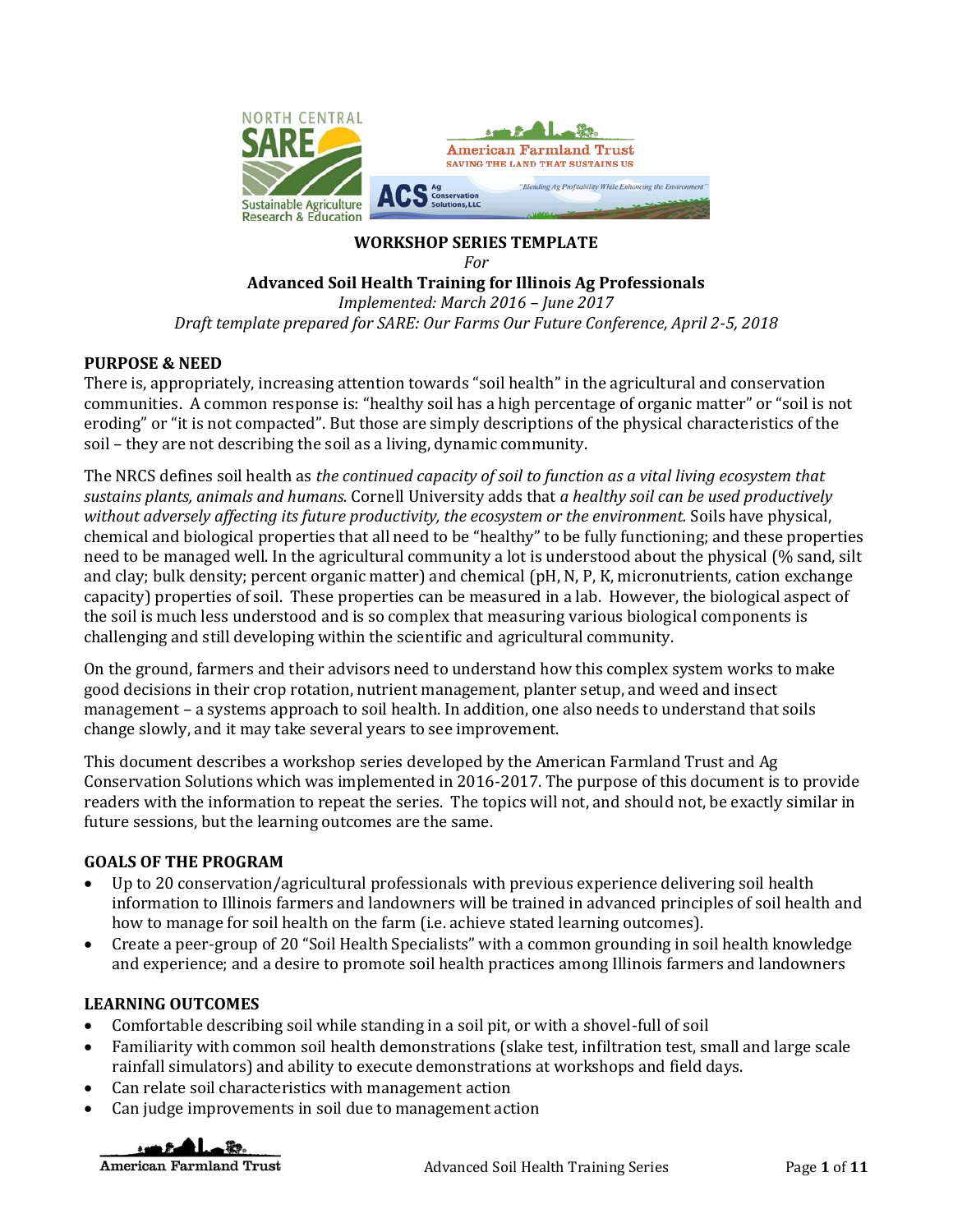- Understand the dynamic properties of soil (moisture, SOM, etc.)
- Know the 4 pillars of soil health management (do not disturb, living root, keep it covered, crop rotation) and how these impact the dynamic properties of soil
- Knowledgeable of current research on soils and ability to keep up with new research

### **GENERAL FORMAT of the SERIES**

The workshop series takes just over 18 months to complete. It consists of 6, 2-day in person workshops which are spaced out approximately bi-monthly from March of Year 1 through June of Year 2. Preparatory time is also necessary to recruit your steering committee and recruit trainees (3-4 months). This may seem like a very generous time frame, but you will be working with individuals (college professors, industry specialists, farmers, etc.) that have existing full time commitments. Your training cadre will have the same constraints and will appreciate well-spaced time commitments with plenty of advanced notice to help them adjust their work schedules. Because you are working within a very seasonal and weather dependent profession, you will need to adjust training around the farmers' (and farmer advisors') schedules. Don't plan a workshop during planting or harvest!

#### *Step 0: Establish workshop leaders*

A 6 workshop series is not an undertaking any single individual can take on alone, especially given the breadth and complexity of the topic. We recommend establishing a 2-person leadership team:

- Lead facilitator: this individual is the project lead. S/he is keeping everyone on track, leading the steering committee, setting agendas, and facilitating workshops. The lead facilitator ideally has a lot of support to help with all the logistics of each meeting, but s/he is ultimately responsible for finalizing the workshop agenda and coordinating the workshop.
- Lead technical expert: this individual is the "soil health expert" for the project. S/he has a well-rounded knowledge and experience of soil health and a thorough understanding of the specific topics to be covered in each workshop. S/he is typically teaching technical content at each workshop, is identifying topic experts, research articles or other learning materials, and ideally knows successful soil health farmers and farming operations to draw from.

These two individuals are leading the workshop series and must be willing to contribute a significant amount of time to make this project successful – they should be paid staff with permission from their employers to execute this series.

#### *Step 1: Recruit a steering committee*

Recruit a steering committee to help you design specific agendas, recruit trainees, and recruit topic experts for your workshops. An ideal size for a steering committee is 5-6 individuals, but don't hesitate to pull in up to 10. Steering committee members will float in and out – working hard for you on particular topics and maybe not at all on others. Hold the first steering committee meeting in person to enable everyone to get to know each other better and get to know you. Potential steering committee members include, but are not limited to:

- USDA Natural Resources Conservation Service soil health specialists
- Professors of agronomy, soil science, ecology or other related field especially look for professors actively conducting research in soil health
- Individuals with experience teaching and developing teaching plans
- Agronomists in the retailer sector especially individuals with experience selling services related to soil health (cover crops) and the "4Rs" nutrient management program.
- University of Illinois Extension

Steering committee meeting #1 goals:

Everyone gets to know each other and each other's skills.

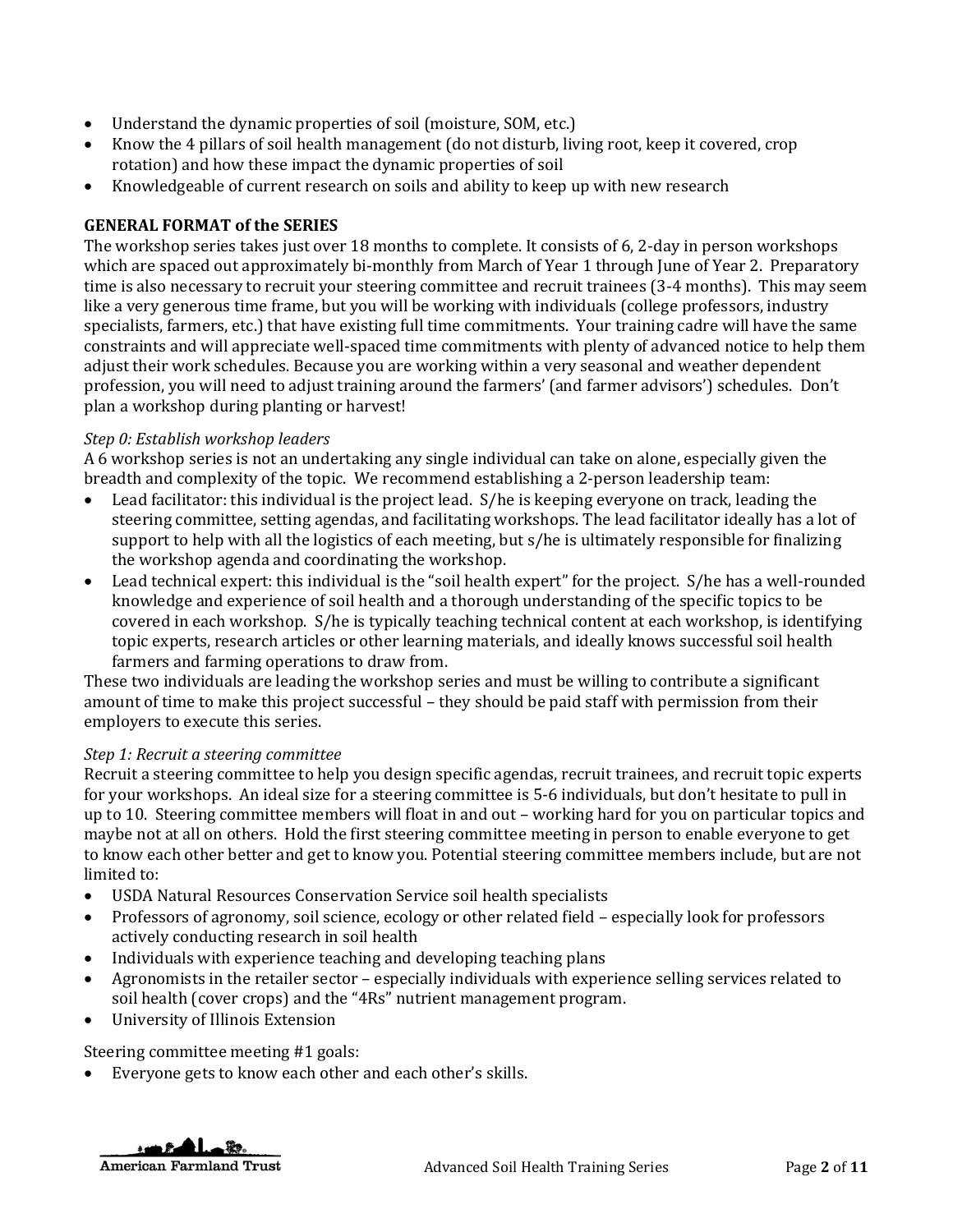The soil health community in Illinois is pretty small, probably everyone already knows each other, but maybe not very well. Or maybe they've only heard of each other's work. Start the meeting with an icebreaker and a warm-up to the subject – do around the room introductions but ask them to also name "the thing that excites them the most about soil health right now" or "the most critical issue in the soil health movement today".

- Everyone understands their role and time commitment This need be the ONLY in person meeting. You can easily manage your steering committee remotely after the first meeting. You'll be having conference calls prior to every training workshop – the steering committee will help set the agenda, recruit experts to the workshop, help find good workshop locations. You won't need the whole steering committee for each workshop – expect to have a couple people help you with each one depending on their unique skills and expertise. Your steering committee member may also be your presenter at workshops!
- Review learning outcomes and a general flow of topics Come up with particular learning outcomes for this workshop series. Start with the above stated outcomes and modify according to your discussion with the steering committee. Work through a general flow of workshop topics – start with the flow suggested below and modify accordingly. Discuss the dates of each workshop, in general terms only – does the calendar suggested in this template seem reasonable? Begin to piece together ideas for locations and topic experts. Do not set workshop agendas in this meeting – just a general flow and some light brainstorming.
- Outline a process for recruitment Review the sample application with your committee and modify accordingly. Discuss the ideal trainee and does your application capture key characteristics. Discuss how you will recruit trainees. In the first workshop series the steering committee assembled a list of names and we never opened the recruitment to the general public. Set the timeline – when will a call for applications go out and when will you be reviewing applicants?
- Begin a discussion on tracking learning outcomes How will you know if your workshop series is successful? See the section in this manual for ideas. Begin this discussion now, but don't expect to finish it in this first meeting
- Set a date for next meeting to review applications.

## *Step 2: Recruit trainees*

This is an "advanced" soil health training workshop series, not "101". Your ideal trainee has a passion for this work and this progressive style of farming. Rather than recruiting new "salespeople" of any particular soil health practice, you are actually recruiting members of a movement to shift agriculture in Illinois to soil health based systems. Ideally your trainees are already engaged in such activities. For example, they are already engaged in a few of the following activities: they host field days, they are conducting plot/strip trials, they attend conferences on soil health/cover crops/no till, they provide 1:1 technical assistance to farmers on practices, they serve on SWCD boards or similar, they are "farmer leaders" in their communities, etc.

A critical aspect of this series is the fact that it is a progressive series and trainees are expected to attend all the workshops. Make this clear in the application and ask for a commitment to attend at least 4 of the 6 workshops. Do not allow trainees to decide which workshops they want to go to and which ones they want to skip. Ideally you want ALL trainees at all workshops – the topics will be progressing in terms of complexity. You are also relying on the knowledge and experience of each trainee to enhance learning, i.e. you are setting up a peer to peer learning environment. For every workshop you'll have some trainees that know the topic well and feel like they don't need to attend – but the group needs their knowledge. No one wants to spend two days listening to Powerpoint presentations and not interacting.

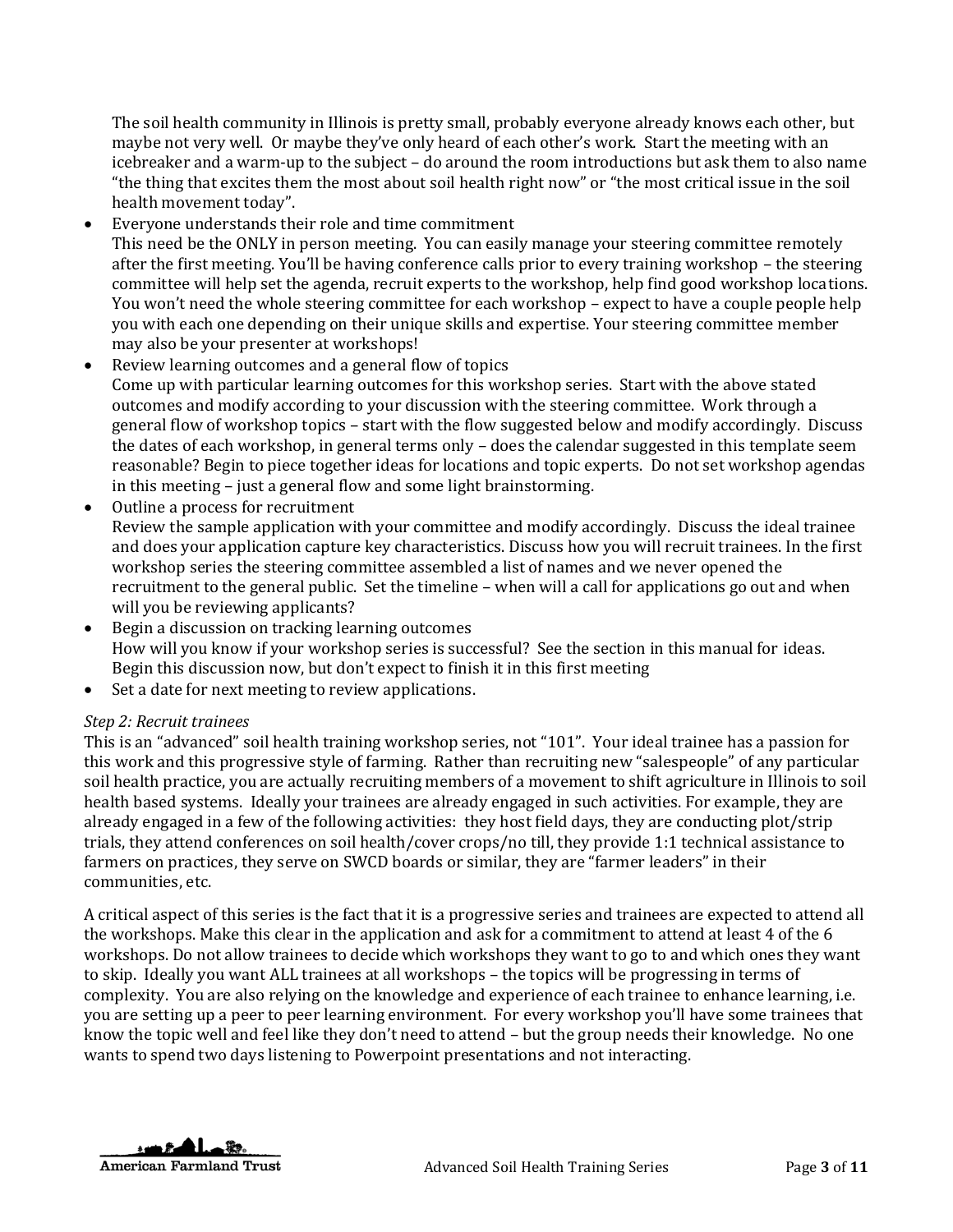Include in the application the general flow of topics, the first workshop date and approximate dates of subsequent workshops, and some "pre-test" questions to give you an idea of your trainees' existing skills and experiences. (See appendix for an example application)

The training is intended for individuals with the following characteristics:

- Has a basic soil health knowledge, alternatively, may be well versed in one aspect of soil health but not at all in others (i.e. chemistry, biology)
- Has good people skills and regularly works with farmers on management practices, alternatively, supervises and trains staff who regularly work with farmers
- Has a passion for the topic this is hard to define, but we want people who, if given this information, will use it to train others or bring it directly to farmers. (Someone willing to commit to six workshops probably has the passion…)
- Diversity is important: looking for farmers, retailers, gov't/non-profit staff, District staff, CCA's, agronomists, etc.

### *Step 4: Implement your evaluation plan*

Based on your discussions with your steering committee, you'll probably want to administer a pre-test prior to the first workshop. Your pre-test will be repeated at the end of the series to gage knowledge gained. Be prepared to collect feedback after each workshop – this feedback can also have questions that help you gage effectiveness of the series.

#### *Step 5: Implement your workshops*

In the next section, we detail the learning outcomes and topics covered in each of the workshops that were implemented in 2017/2018.

In general, for each workshop you will:

- 1. Host a steering committee call start with the general topic you identified earlier and decide on specific learning outcomes.
- 2. Set date and location (brainstorm locations with the steering committee)
- 3. Brainstorm potential speakers/topic experts and find out if they are available to participate and what their needs are (travel covered? Stipend?).
- 4. Create a detailed agenda and confirm special guests. with the steering committee and host a conference call to hash out the specifics. Work through details and the flow of your agenda, identify topic experts and invite them to participate
- 5. Implement the workshop
- 6. Collect feedback from the workshop

# Keys to workshop success:

-Discussions over lectures – make the workshops as interactive as possible. -Build in lots of "down time" for unstructured, but still topical, discussions among the trainees, presenters and guests. -Hold the workshops on farm and ask the farmer and his/her community to participate –Build in time for a shared meal -Build in small group work/break out groups/learning activities that get folks up and out of their chairs, especially after lunch. -Get out in the field, even in inclement weather – use soil pits, view equipment, etc.

# *Step 6: Celebrate! …and set up the new peer network for continued learning*

For trainees that complete the series, prepare certificates and build in time to celebrate. An ideal time to do this is at dinner during the 6th workshop. Consider awarding special recognition to trainees who attended all six workshops. Build some time in your last workshop to discuss ongoing collaboration and learning. By now your training cadre will be a true peer group and will want to keep in touch.

#### Prizes!

Meaningful, but inexpensive, prizes included signed copies of David Montgomery's "Soil Trilogy" and slake test kits.

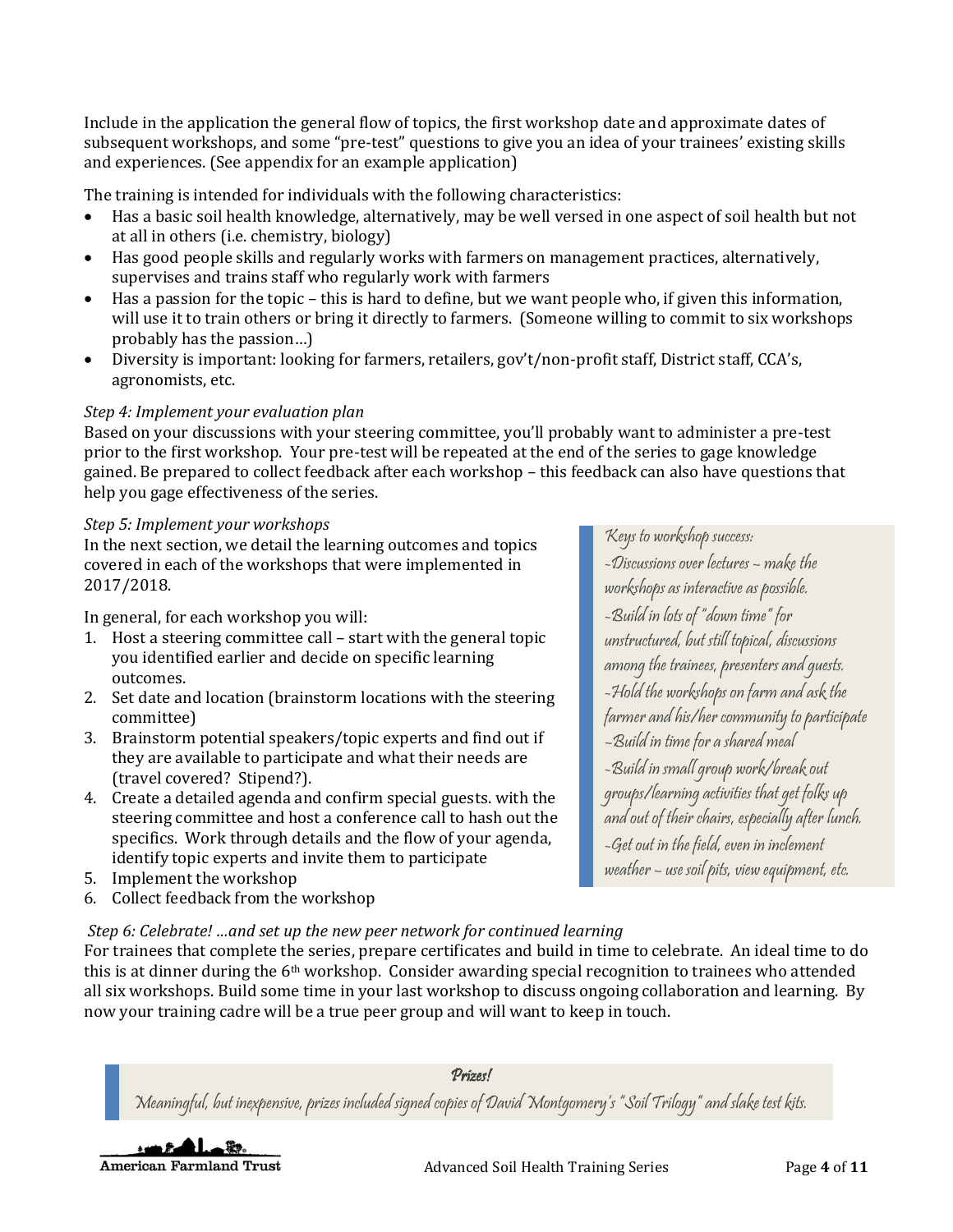## **WORKSHOP by WORKSHOP**

## *Workshop #1: Soil Health and Sustainability, March 29-30, McLean County*

The goal of this workshop, led by the NRCS Soil Health Division, was to start everyone off with the basic soil health framework: what is soil, what does it mean to be healthy, and the core concepts of managing for soil health. An overall goal of the workshop series is to be consistent with NRCS on soil health definitions and messaging.

#### *Agenda, day 1, indoors*

| $8:30 - 9:00$     | Registration, continental breakfast provided         | Tip: your workshops will be progressive in          |  |
|-------------------|------------------------------------------------------|-----------------------------------------------------|--|
| $9:00 - 9:30$     | Welcome, introductions and logistics                 | topic complexity. But consider making them          |  |
| $9:30 - 10:30$    | Introduction to Soil Health principles               |                                                     |  |
| $10:30 - 10:45$   | Break                                                | progressive in terms of controversy as well.        |  |
| $10:45 - 11:30$   | Soil biology "deep dive"                             | Reserve potentially controversial topics, or        |  |
| $11:30 - 12:00$   | Farmer testimonials from host farmers -              | topics where the science isn't clear yet, for later |  |
|                   | background on their operation, relating their        | in the series when trainees know each other         |  |
|                   | management to ideas we just learned.                 |                                                     |  |
| Noon $-1$ pm      | Lunch, provided                                      | well, respect each other's knowledge and are        |  |
| $1:00 - 1:45$     | Soil Health Indicators                               | comfortable disagreeing with each other and         |  |
| $1:45 - 2:15$     | Managing for soil sealth: inherent v. dynamic        | hearing conflicting opinions.                       |  |
|                   | properties                                           |                                                     |  |
| $2:15 - 2:30$     | Break                                                |                                                     |  |
| $2:30 - 3:15$     | Soil health assessment tools-chemical and biological |                                                     |  |
| $3:15 - 4:00$     | Wrap Up: Conservation Cropping Systems               |                                                     |  |
| $6:30 \text{ pm}$ | Optional group dinner                                |                                                     |  |
|                   |                                                      |                                                     |  |

- *Agenda, day 2, on-farm*
- 8:30 10:00 At the farm: Real Life Soil Health Indicators & Farmer Testimonial
- 10:00 Noon Soil Health Management (Divide into 4 groups and rotate among stations)
	- Station 1: Cover Crops
	- Station 2: Cropping Systems, including nutrient management
	- Station 3: Taking Soil Samples for demos (slake, rainfall simulator)
	- Station 4: Soil Health Indicators revealed with a soil pit
- Noon- 1pm Lunch, provided
- 1pm 1:30 Soil health triage and debriefing
- 1:30 2:00 Group discussion: Overcoming barriers
- 2:00 2:15 Break
- $2:15 3:15$  How to start a soil health management plan
- 3:15 3:30 Wrap up

# *Workshop #2: Adaptive Nutrient Management for Soil Health, June 22-23, Sangamon County*

The goal of this workshop was to develop an understanding of how soils in transition use nutrients, and how to incorporate soil health into nutrient management. This topic can be controversial and we don't have all the answers. We required everyone to view the "4Rs of Nutrient Stewardship Training Modules - Site Specific Nutrient Management" located at<http://www.nutrientstewardship.com/4r-training> prior to the workshop.

*Agenda, day 1, on-farm*

| $8:00 - 8:30$  | Welcome                                                                        |
|----------------|--------------------------------------------------------------------------------|
| $8:30 - 9:30$  | Role of soil biology in nutrient management                                    |
| $9:30 - 10:30$ | Nutrient management recommendations and soil testing: a historical perspective |
|                |                                                                                |

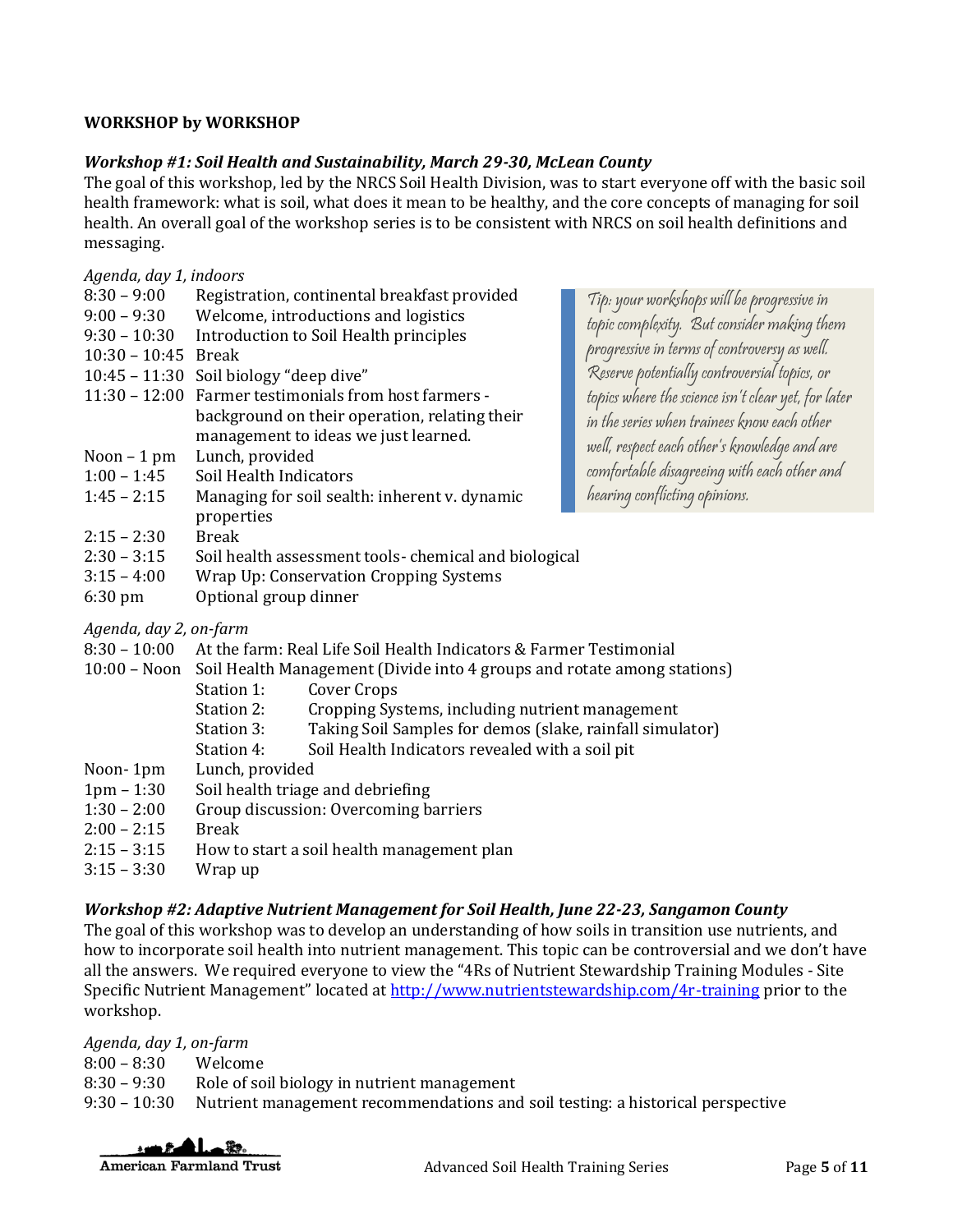| $10:30 - 10:45$ |  | Break |
|-----------------|--|-------|
|-----------------|--|-------|

- 10:45 11:45 Nitrogen Dynamics
- 11:45 12:45 Lunch (provided)
- 12:45 1:45 Farmer discussion: How do growers on the soil health journey make decisions about nutrient management?
- 1:45 2:45 In the field: Monitoring N movement and setting up N strip trials
- 2:45 3:00 Break
- 3:00 4:00 New Tools for monitoring and programs for nutrient management: precision planting 360 Yield nitrate tool, SPAD meter, chlorophyll meter, etc.
- 4:00 5:00 Group discussion and wrap up
- 6:30 pm Optional group dinner

*Agenda, day 2, Soil Health Partnership Public Field day* 

- 8:30 9:00 Registration, continental breakfast (provided)
- 9:00 9:40 Welcome, Introductions and SHP research results
- 9:40 10:00 Summary and update on Lake Springfield Watershed
- 10:00 11:00 Cover crop considerations in corn/soybean systems
- 11:00 11:30 Tour of Monsanto nitrogen trials at the farm
- 11:30 12:15 Lunch (provided)
- 12:15 1:15 Discussion: N management and tools available
- 1:15 2:00 Tour of N-watch trials on the farm/discussion of Lake Springfield N-watch trials
- 2:00 2:30 Farmer Panel

## A note on incorporating public field days…

Initially we tried to incorporate public field days with each training event but in practice this proved difficult. It is a lot of work planning and executing two separate events on consecutive days. There was greater value in personally inviting local farmers and landowners to participate in the discussion and the training at each event. Trainees reported that they appreciated having more time to talk with each other and a handful of local farmers, and would rather do that than attend a public field day that covers much of the same topic area but in less detail. The one exception to this was when we brought in a national speaker to the 6 th workshop. We hosted the public field day first – providing an introduction to the topic suitable for all, but continuing on with a more in-depth discussion with trainees. This format worked out well.

## *Workshop #3: Measuring Soil Health and Alternative Systems, August 22-23, McDonough County*

The goal of this workshop was to discuss in depth the indicators of soil health and the various soil health assessment tools. This is an evolving conversation nationally. We asked attendees to view the webinar: "Biological Indicators of Soil Health: What are they, how are they measured, and what is on the horizon?" archived in the NRCS Science and Technology Training Library:

<http://www.conservationwebinars.net/webinars/biological-indicators-of-soil-health>prior to the workshop. On day 2 we held a public field day to showcase a rotational grazing operation and discuss grazing cover crops.

*Agenda, day 1, at Western Illinois University Livestock Center and demo farm*

- 8:30 9:00 Registration (continental breakfast)
- 9:00 9:15 Welcome and workshop logistics
- 9:15 10:00 How are soil tests used today?
- 10:00 10:45 Evolution of soil *health* testing: Cornell, Haney, etc.

10:45 – 11:00 Break

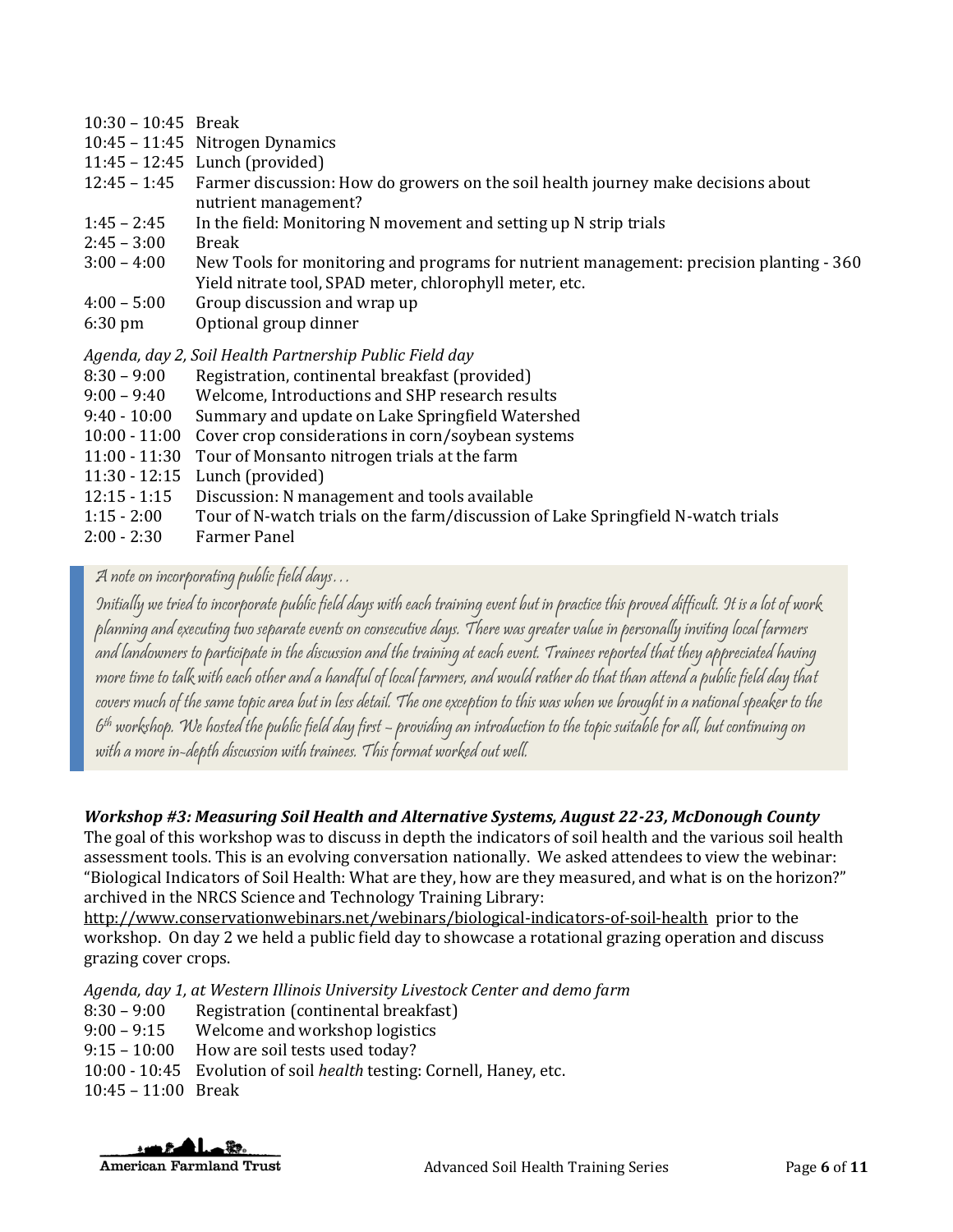| 11:00 – 12:30 Small group activity: broke out into small groups to discuss actual soil health test results |
|------------------------------------------------------------------------------------------------------------|
| and make management recommendations                                                                        |

- 12:30- 1:30 Lunch
- 1:30 3:00 Presentations on interpretation of soil health test results
- 3:00 3:15 Introduction of outdoor activity: field indicators of soil health
- 3:15 3:30 Break, move outside
- 3:30 4:30 Small group activity: broke out into small groups to collect data on soil health indicators using 4 different sets of indicators "soil health cards".
- 4:30 5:00 How to set up and execute a rainfall simulator demonstration
- 5:00 5:30 Wrap up
- 6:30 pm Optional Group Dinner

#### *Agenda, day 2, on farm*

| $8:30 - 9:00$  | Registration, continental breakfast (provided)                                                          |
|----------------|---------------------------------------------------------------------------------------------------------|
| $9:00 - 10:00$ | Incorporating cover crops into livestock operations (presentation & discussion)                         |
|                | 10:00 – 10:30 Incorporating cover crops into livestock operations, economic implications – Farmer Panel |
|                | discussion                                                                                              |
|                | $10:30 - 12:30$ Rotational grazing (presentation and pasture tour)                                      |
| 12:30          | Lunch                                                                                                   |
|                |                                                                                                         |

#### *Workshop #4: Cover Crops – Becoming a Master Adapter, November 9-10, Williamson County*

The purpose of this workshop was to explore cover crops in more detail, and to discuss soil health management considerations in southern Illinois where the growing season is longer and soils are not as fertile.

#### *Agenda, day 1, University of Illinois' Ewing Demonstration Center*

- 1:00 1:30 Registration (drinks and snacks, no full lunch)
- 1:30 1:45 Welcome and workshop logistics
- 1:45 2:15 Welcome to Ewing Farm
- 2:15 4:00 Tour of cover crop plots and discussion on planting dates, cover crop characteristics, and seeding methods of grasses, legumes (especially clovers), Brassicas and mixes
- 4:00 5:00 How does nutrient management change as soils become more biologically active? Mike Plumer and Dan Towery presentation of new research
- 6:30 pm Optional Group Dinner

*Agenda, day 2, on farm*

- 8:00 8:30 Registration (continental breakfast)
- 8:30 8:45 Welcome and workshop logistics
- 8:45 9:30 Topic 1: How does nutrient management change as soils become more biologically active? Review key points from Mike and Dan yesterday; presentation of delayed N application trials
- 9:30 10:00 Discussion: What are the implications for management? How does this information translate to your work with farmers?
- 10:00 10:15 Break
- 10:15 11:15 Panel discussion: Designing strip trials and plot trials Overview on controlling for bias Importance of study design – strips and plots Example: Soil Health Partnership protocol
- 11:15 12:00 Discussion, Q&A
- 12:00 12:45 Lunch

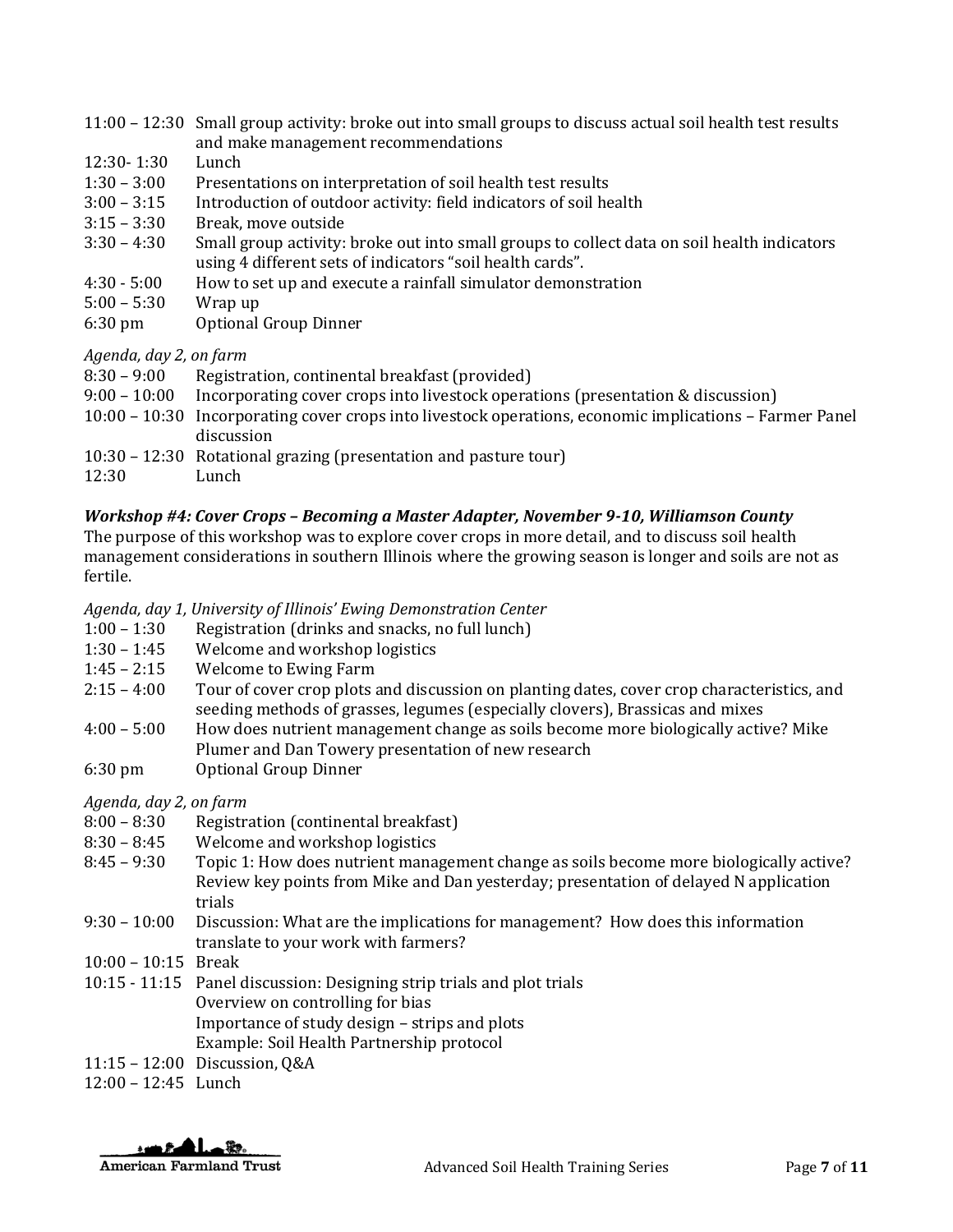| $12:30 - 1:15$ | Field tour preview: Changing soil and the potential of cover crops in fragipan soils;       |  |  |
|----------------|---------------------------------------------------------------------------------------------|--|--|
|                | precision planting trials                                                                   |  |  |
| $1:15 - 3:00$  | Field tour                                                                                  |  |  |
|                | Stop 1: Soil pits and fragipan. Topics: weed suppression, long term cover crop use/impact   |  |  |
|                | on soil type                                                                                |  |  |
|                | Stop 2: SARE trials. Topics: Benefits of multiple species plantings, pros/cons of different |  |  |
|                | types of seed establishment?                                                                |  |  |
| $3:00 - 3:45$  | Effects of residual herbicides on cover crops                                               |  |  |
| $3:45 - 5:00$  | Q&A, Discussion, Wrap up                                                                    |  |  |
| 5:00           | Adjourn                                                                                     |  |  |
|                |                                                                                             |  |  |

## *Workshop #5: Seasonal Operations and Strategies for Soil Health Systems, March 7-8, McLean County*

The purpose of this workshop was to explore a typical soil health management system from a seasonal perspective – what types of equipment and management changes are needed throughout the year? Topics were presented in order of decision making, took deep dives into tools and equipment, and discussed planning with the whole system and whole year in mind. We began with these words of caution from a Ray Archuleta presentation to NRCS1:

- Never make tools (No-Till/Strip-till, grazing, cover crops..etc) a goal.
- If your goal is improving soil quality/health; understanding how the soil functions and Soil Health Management Principles are critical!
- Tools do not build houses, skilled workers do. Without a goal of building a house, tools and workers are wasted.
- You must become the skilled worker with a clear goal in mind; only then do the tools become of lasting value.

## *Agenda, day 1, at the machine shed*

| $8:30 - 9:30$  | Welcome, Introductions, Agenda                                                            |  |
|----------------|-------------------------------------------------------------------------------------------|--|
| $9:30 - 11:00$ | Fall operations and management - harvest and cover crop planting                          |  |
|                | Equipment: high clearance sprayer, combine or corn head(s)                                |  |
|                | Topics: residue management, cover crop seeding, fall fertilizer applications              |  |
|                | $11:00 - 11:15$ Travel to local farm                                                      |  |
|                | $11:15 - 12:45$ Winter – planning season                                                  |  |
|                | Equipment: JD Planters; Tracked Tractors                                                  |  |
|                | Topics: planter maintenance/updates, traffic management, precision planting, down-        |  |
|                | pressure                                                                                  |  |
| $12:45 - 1:45$ | Lunch                                                                                     |  |
| $1:45 - 3:00$  | Spring operations and management – cover crop termination and cash crop planting          |  |
|                | Equipment: Roller crimper                                                                 |  |
|                | Topics: increasing cover crop options with shorter season varieties, plans A, B and C for |  |
|                | cover crop termination/weed control, planting green, starter/pop up fertilizer            |  |
| $3:00 - 3:30$  | Break, move outside for discussion of biologicals additives                               |  |
| $3:30 - 4:15$  | Summer operations and management                                                          |  |
|                | Equipment: Haggie High Clearance inter-seeder                                             |  |
|                | Topics: interseeding, choosing herbicide programs/effect of residuals                     |  |
| $4:15 - 5:00$  | Discussion and wrap-up                                                                    |  |

6:30 Optional group dinner

<sup>1</sup> <http://www.conservationwebinars.net/webinars/crop-diversity-rotations-and-systems-for-soil-health>



 $\overline{\phantom{a}}$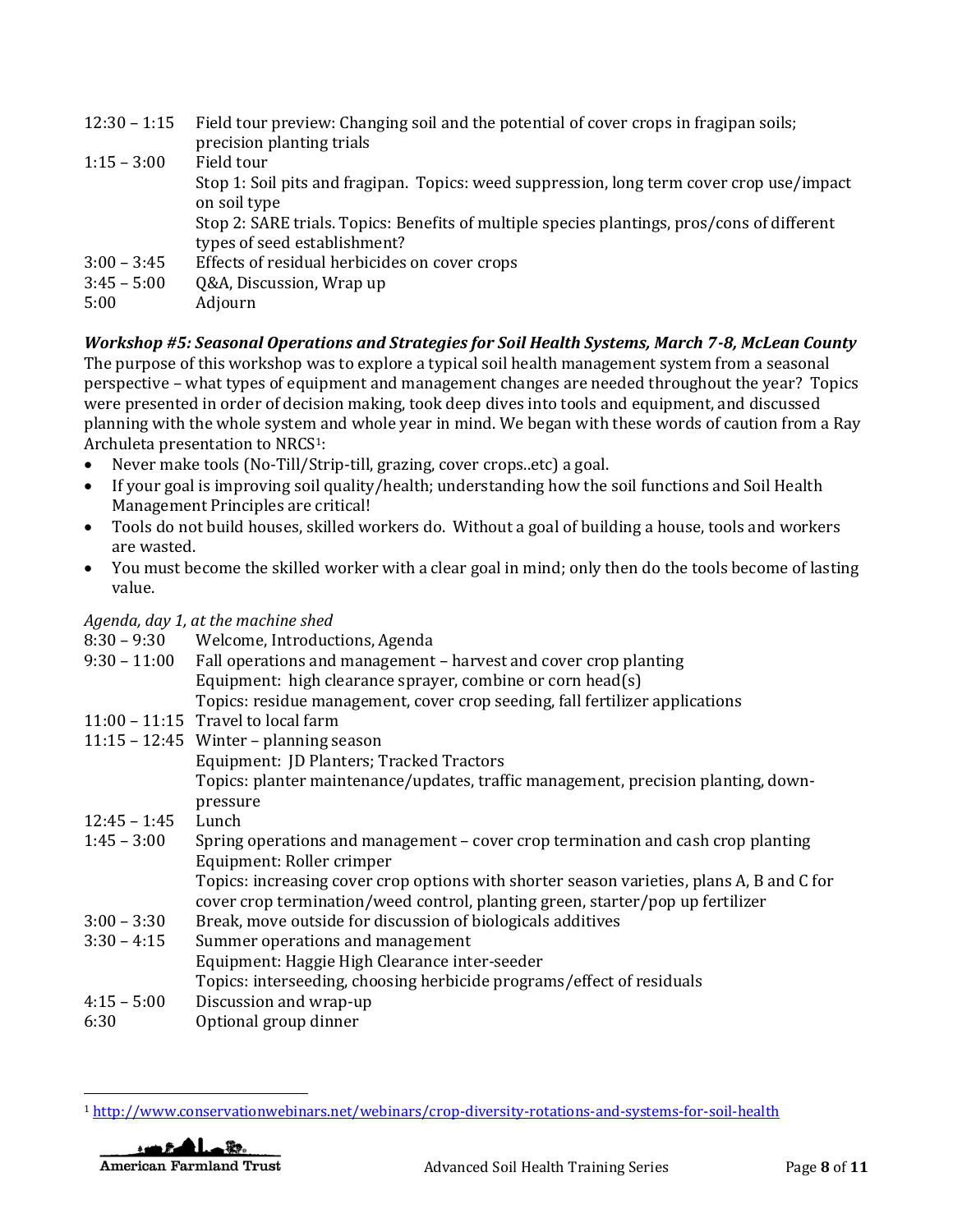*Agenda, day 2, indoors*

- 8:00 9:00 Welcome back, agenda for the day/reflections on yesterday. Discuss everyone's most burning questions
- 9:00 10:00 Breakout groups break into groups to answer everyone's most burning questions!
- 10:00 11:00 Getting started with soil health small group discussions to help a farmer new to soil health management systems get started:

Scenario 1: conventional corn-bean, fall tillage Scenario 2: conventional corn-bean, continuous no till Scenario 3: Corn-bean + cattle Scenario 4: Transitioning to organic

Conservation Cropping Systems "recipes" were created from these breakout sessions, you can find them here: https://www.farmland.org/initiatives/soil

11:00 – Noon Panel on CSP – local farmers and NRCS staff

*Workshop #6: Biodiversity of Soil and Reaching the "Early Majority", June 29-30, Marshall County*

The purpose of this workshop was to do a deep dive into the diversity of the soil ecosystem, with a special focus on arbuscular mycorrhizal fungi, and to discuss messaging for risk averse farmers. The messaging topic was requested by trainees and revolved around work done through the National Wildlife Federation's Cover Crop Champions network.

*Agenda, day 1, Public field day + Advanced Soil Health Training*

- 8:00 8:30 Registration, continental breakfast
- 8:30 9:00 Welcome and Introductions
- 9:00 10:00 Arbuscular Mycorrhizal Fungi keystone species in your microherd, with Wendy Taheri.
- 10:00 11:00 Visit soil pits showing different management practices
- 11:00 Noon Biodiversity in your soil is GOOD, but WHY?
- Noon 1:00 Lunch (provided) and networking with area farmers

*End, public field day.*

| $1:30 - 2:30$ | Sociology and soil health management: what changes farmers' behavior?                       |
|---------------|---------------------------------------------------------------------------------------------|
|               | Discussion on current understanding about changing behavior and the diffusion of innovation |
|               | theory - Jess Espenshade, National Wildlife Federation                                      |
| $2:30 - 3:30$ | Reaching the "early majority" – messaging for the non-innovator – facilitated               |
|               | discussion: Lessons from the Cover Crop Champions network,                                  |
| $3:30 - 4:30$ | Collect soil samples and set up soil insect demos, wrap up                                  |
|               |                                                                                             |

5:30 – 7:30 Optional group dinner Wrap up of soil health training – celebration, certificates of Completion and door prizes! Begin discussion of next steps – getting a network started, keeping the momentum

*Agenda, day 2*

| $8:00 - 8:30$ | Welcome (coffee and donuts) |  |
|---------------|-----------------------------|--|
|---------------|-----------------------------|--|

- 8:30 9:30 Critters! (look at soil samples)
- 9:30 11:30 Taheri presentation: Pesticides/toxins effects on soil life; tillage and weed control/compaction; discussion
- 11:30 Noon Final wrap up Complete discussion of next steps for a soil health specialists network in Illinois



Looking for expert presenters? Find them, and more resources for soil health training at the new Illinois Sustainable Ag Partnership: [www.ILSustainableAg.org](http://www.ilsustainableag.org/)

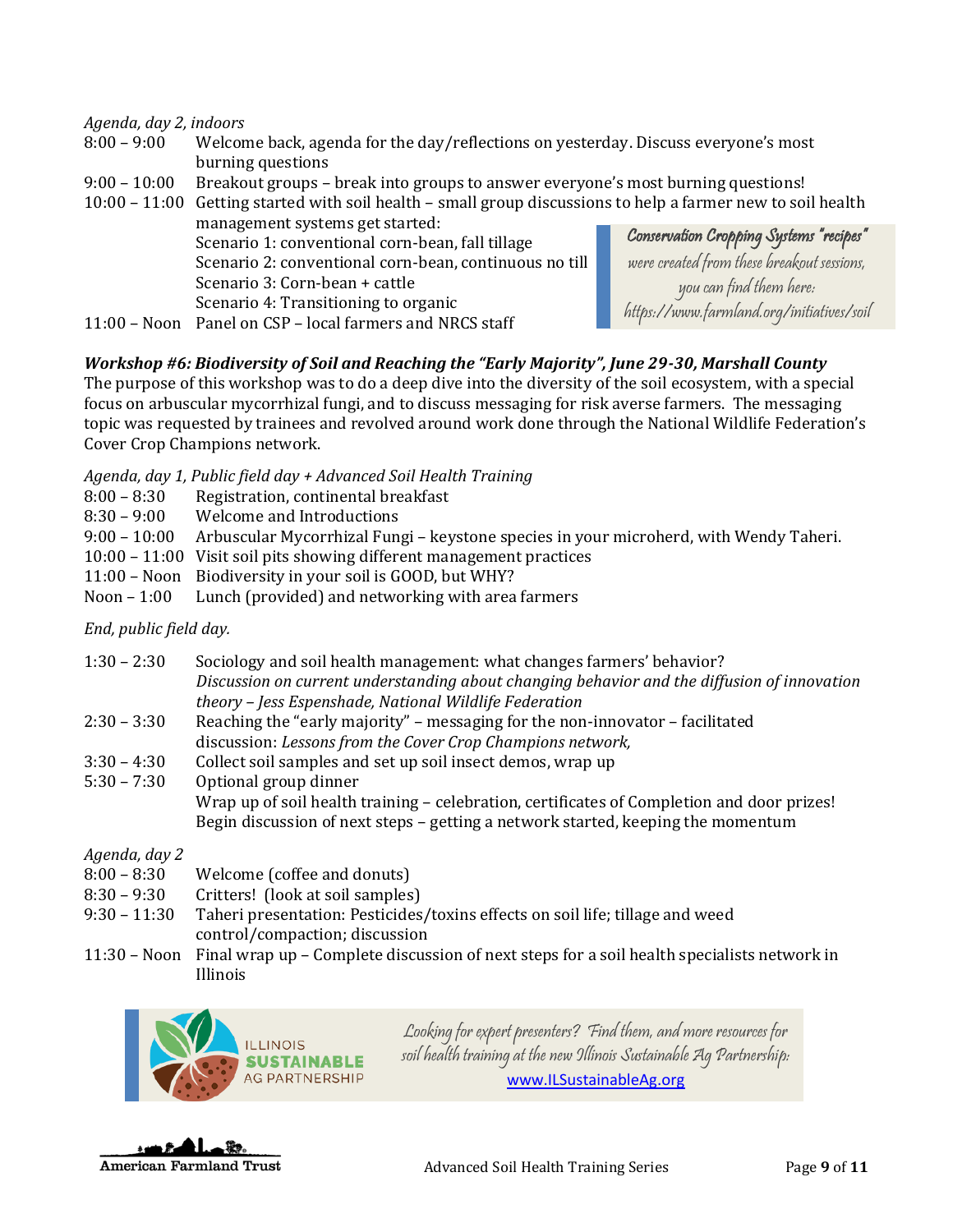### **APPENDIX A: Application to participate in Advanced Soil Health Training for Illinois Ag Professionals**

#### **Introduction:**

This unique training course will provide you with the knowledge to the whole soil health system: physical, biological and chemical characteristics of soil and the relationship to farm management. We are recruiting a diverse cadre of trainees and trainers to enhance the learning experience.

We will host six in-person workshops over the course of 12-18 months. Workshops will take place at farm locations across Illinois, to expose you to multiple cropping systems and soil types. Each workshop will pair soil health training with a public field day. The first workshop is March 29-30 in McLean County. Remaining dates and locations have not yet been set, and trainees will have input into dates and locations.

#### **Please respond to the following 7 questions, feel free to add pages if you need more space:**

- 1. Name, address, phone, email:
- 2. What is your role in the agricultural community of Illinois?
- 3. What types of outreach do you currently participate in with farmers and other ag stakeholders in Illinois, as it relates to soil health?
- 4. To help us customize the best possible curriculum, please rank your comfort level with the following topics on a scale of 1-5.

(1= no knowledge or experience,  $3$  = comfortable with the topic, but need to learn more,  $5$  = very knowledgeable/I could teach this!)

| <b>Topic</b>                                                                    |  |  |  |
|---------------------------------------------------------------------------------|--|--|--|
| Understanding how soil biology affects chemical and physical soil properties.   |  |  |  |
| Management of cover crops (selection, planting timing and options, termination) |  |  |  |
| Successful no-till & strip-till equipment and management                        |  |  |  |
| Understanding options to improve nutrient efficiency                            |  |  |  |
| Short- and long-term economics of farming to improve soil health                |  |  |  |
| Potential benefits for utilizing cover crops for grazing purposes.              |  |  |  |

Are there other topics you would like to see covered in this training?

- 5. Why does this training opportunity appeal to you? How will it help you?
- 6. Funding is provided for travel and related expenses, however we cannot cover the cost of your time. The 6 workshops are progressive and we expect trainees to prioritize their workloads to be able to attend 4 of 6. We understand that unexpected circumstances may arise, but are you willing to commit to 4-6, 2-day in-person workshops over the next 18 months? Yes Mo
- 7. Following the workshop series, each trainee will commit to participating in at least one outreach event in his/her local area. Are you able to commit to this? \_\_\_Yes\_\_\_No

**Please send completed applications by February 1 via mail or email to: Jennifer Filipiak/SARE project**

## **American Farmland Trust P.O. Box 987 DeKalb, IL 60115**

**jfilipiak@farmland.org**